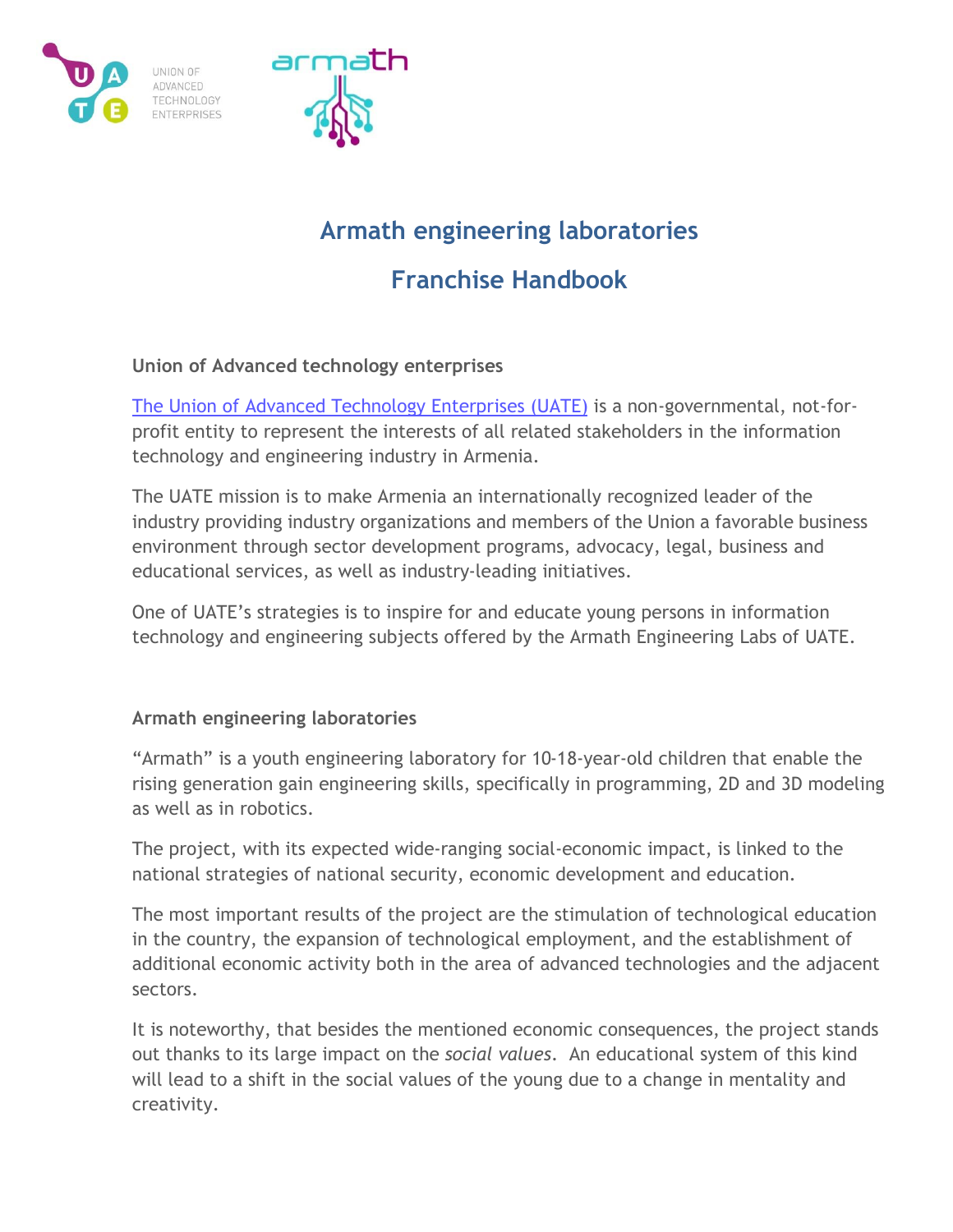Armath Engineering Laboratories play a big role in **the solution of economic and social problems** by teaching youth as young as of the age 10 how exciting and fun Science, Technology, Engineering and Mathematics can be.

The Armath lab programs decrease the age of productivity and creativity for the labor market.

The project has also a considerable demographic impact as more specialists are staying in the regional areas where they were born; moreover they do not emigrate and finally generates high-tech employment.

In the Armath methodology the students are free to choose their own programs, and tempo, and are working in groups conducted by a coach. Those who complete the full programs will reach the equivalent of a bachelor degree in information technology and engineering. With this Armath Lab experience the students developed a professional background. They have already the skills to start working for an information technology or engineering company or establish their own startup.

The curriculum of the Armath engineering Labs was initially developed in 2013 by Instigate Training Center Foundation in cooperation with other IT companies. The consortium of these companies is the methodology development group for making updates in the methodology and curriculum of educational model of Armath according to the new tendencies and demand of technological sector.

Armath engineering Labs are **A LOCAL INITIATIVE WITH A GLOBAL OUTREACH** Armenian kids have access to modern technological education. *Your kids can have the same! We, from UATE know how! The applicable and unique model of Armath engineering labs can be applied in any country, in any city and in any institution!*

# **Why franchise Armath?**

- Experienced and succeed methodology
- Transfer of the knowledge and skills to execute the formula
- Developed trainings implementation system
- Wide e-learning platform accessibility
- Proven equipment and suppliers
- Continuous support of the franchisor to the franchisee
- Common name and corporate identity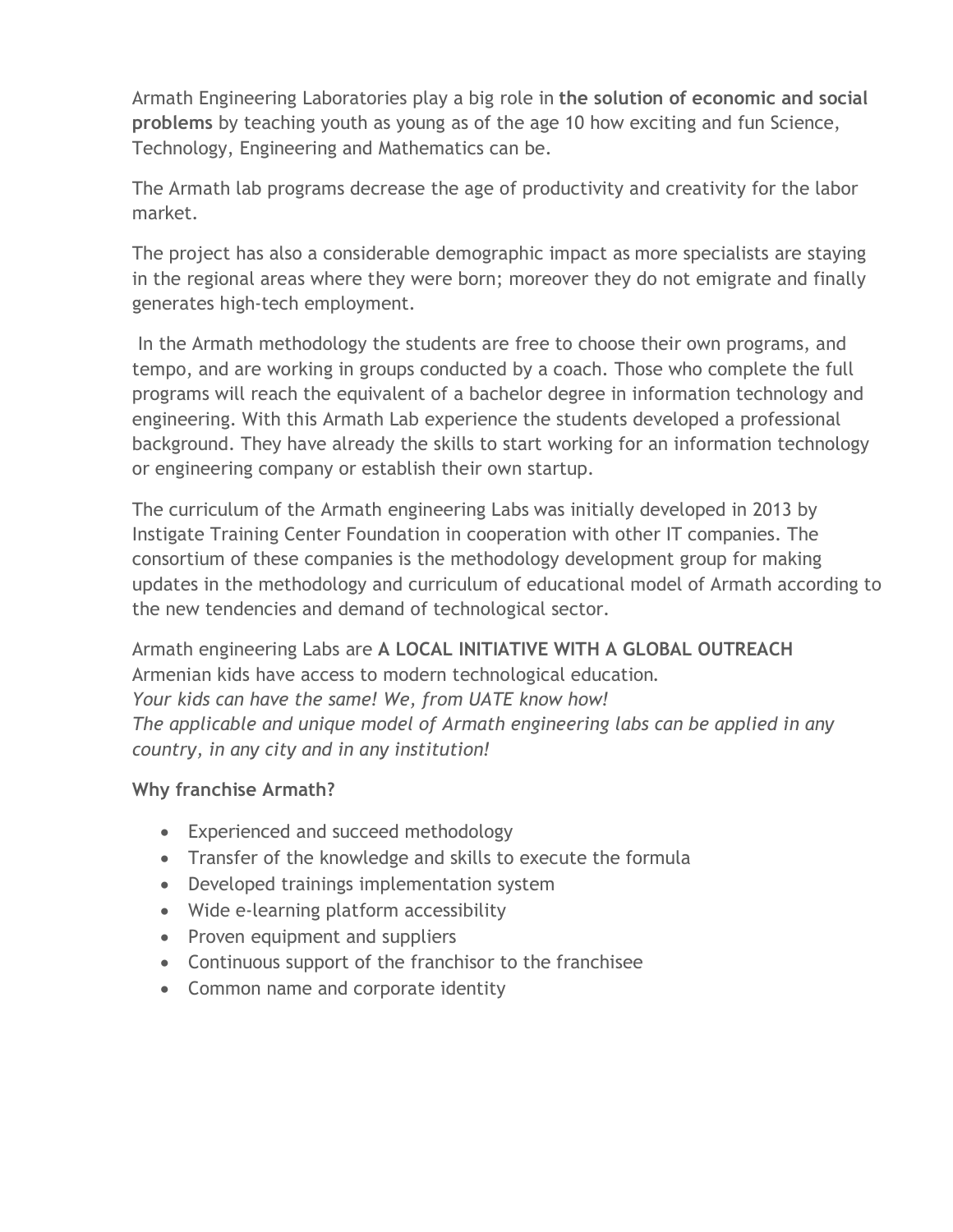# **Franchising form**

# *The franchisee is free*

- to choose the business model of the project implementation. The business model must be presented to franchisor in the stage of negotiation and will be fixed in the further contract.
- to buy some of the equipment and tools in their own country, according to the technical requirements of Armath.
- to choose the location of the training-of-trainers /in Armenia or the country of destination/.

#### *Strict rules*

- For all marketing material, either offline (printing material) or online, advertisements on websites the approval of the franchisor is required.
- The franchisees are not allowed to launch a website without the confirmation of franchisor.
- The franchisees are not allowed to make changes in the methodology and curriculum without confirmation of franchisor.

|  |  | Implementation plan |
|--|--|---------------------|
|  |  |                     |

| <b>Action</b>                                                                       | <b>Responsible</b>        | <b>Comment</b>                                                                         |
|-------------------------------------------------------------------------------------|---------------------------|----------------------------------------------------------------------------------------|
| Prepare contract                                                                    | Franchisor                |                                                                                        |
| Signing of the contract                                                             | Franchisor,<br>Franchisee |                                                                                        |
| Prepare the room<br>according to the<br>requirements. The<br>presented requirements | Franchisee                | 1. Space: 40-50 sq. m area room,<br>2. Computer table (120x60x70 height cm): 12<br>pcs |
| are indicated for group<br>of 20 students max.                                      |                           | 3. Computer chairs: 22 pcs<br>4. Whiteboard: 1 pc                                      |
|                                                                                     |                           | 5. Power sockets with 2 plugs (wall outlet),<br>220-230V (~3 Kw): 3 pcs                |
|                                                                                     |                           | 6. Internet (6-port router and Wi-Fi)                                                  |
| Find potential teacher-<br>coaches                                                  | Franchisee                |                                                                                        |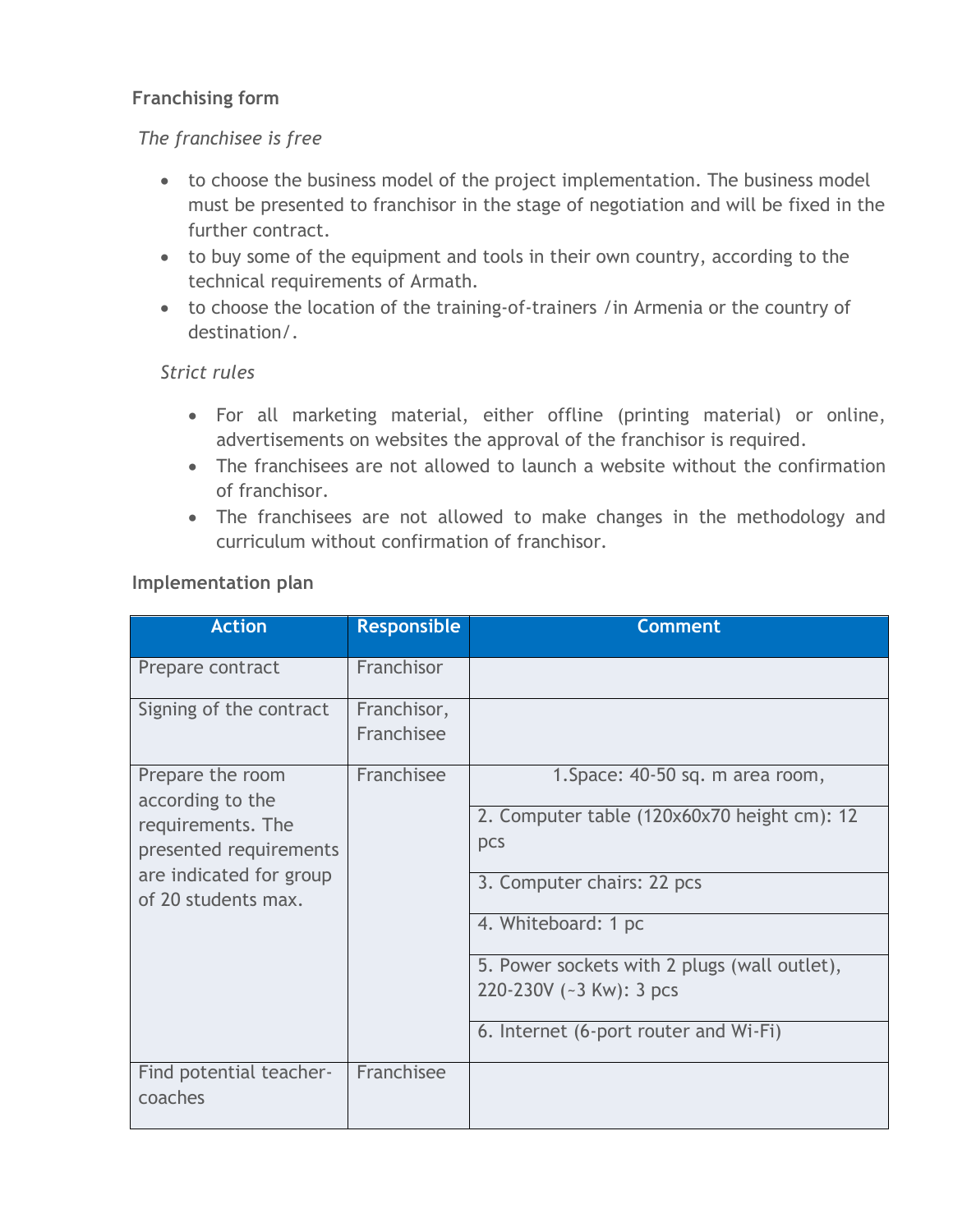| Provide online<br>interviews, testing and<br>selection of the<br>teacher-coach | Franchisor                |                                                                                                                                                                                                                           |
|--------------------------------------------------------------------------------|---------------------------|---------------------------------------------------------------------------------------------------------------------------------------------------------------------------------------------------------------------------|
| Organization of the<br>training for potential<br>coaches                       | Franchisor                | Professional trainer by all components of the<br>lab will train potential teachers in Armenia or<br>country of destination. Duration of the training<br>will be 4 weeks.                                                  |
| Delivery of the<br>equipment to the lab<br>installation space.                 | Franchisor,<br>Franchisee | Franchisor will get equipment from suppliers<br>and send to the country of destination. The<br>final delivery from custom office to the lab<br>installation space will do franchisee.                                     |
| Installation of<br>equipment and<br>software                                   | Franchisor,<br>Franchisee | Potential teacher-coach of the lab will be<br>trained also to install equipment. In case of<br>organization he trainings in the country of<br>destination, professional trainers will ensure<br>the installation process. |
| Open the access for lab<br>and students to the<br>global network of<br>Armath  | Franchisor                |                                                                                                                                                                                                                           |
| Monitoring of activities<br>in the lab, ongoing<br>consulting and support      | Franchisor                |                                                                                                                                                                                                                           |

# **Deployment Plan**

*The laboratories deployment contains three main cycles:*

- 1. Laboratory equipment installation
- 2. Training of the trainers
- 3. Monitoring and coordination

The details are presented below.

#### **Laboratory equipment installation**

In case of trainings organization in the country of destination, the lab equipment and software will be installed by the professional trainers. In case of trainings in Armenia,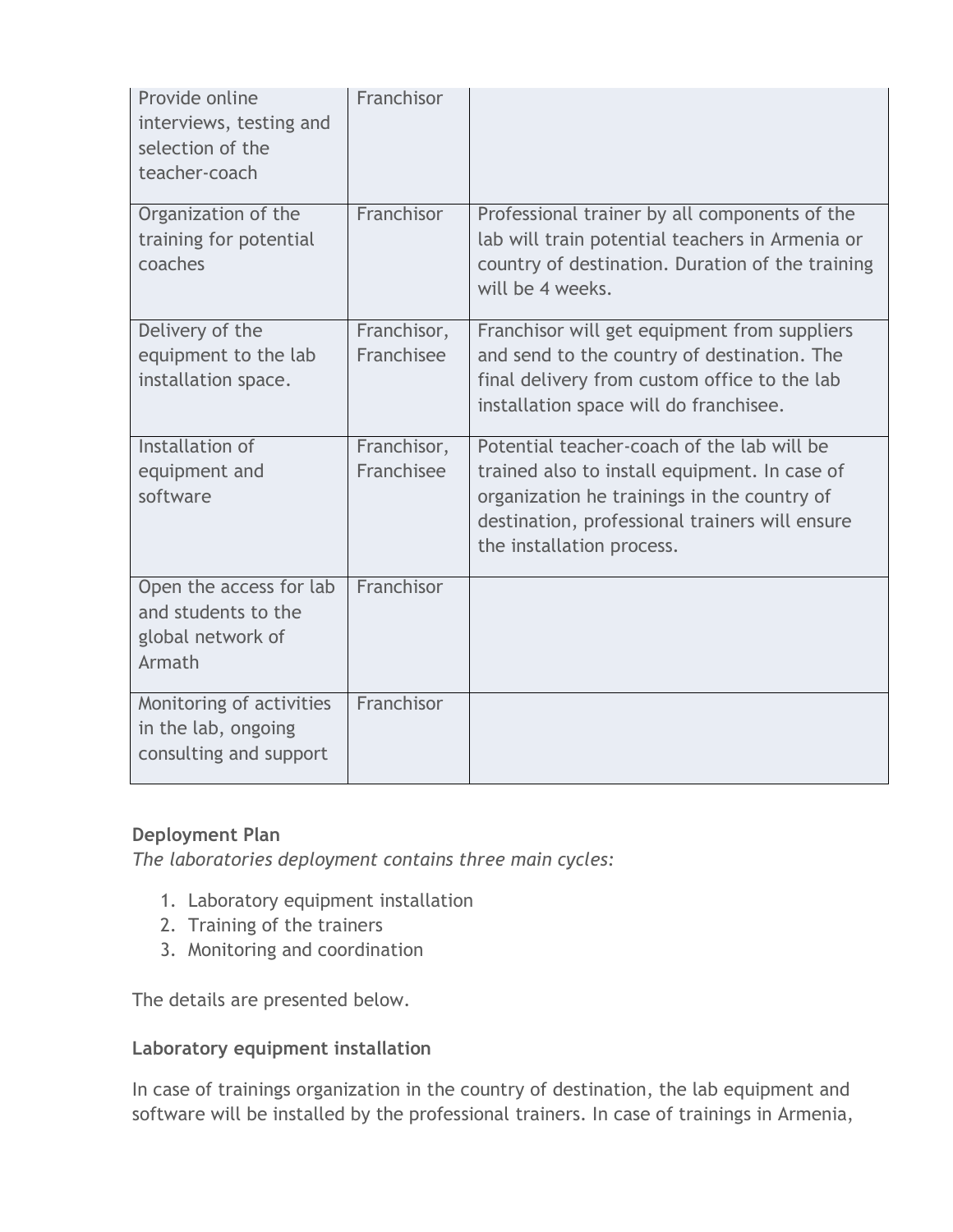the installation course is included in the trainings and future teachers-coaches can do it upon arrival.

# **Training of the Trainers**

Each potential coach will have to pass tree training courses according to the stages of the project:

- 1. Basic Level: programs installation course, Scratch/Aghues programming language, K-turtle/Kriay programming language. This stage of the trainings can be online
- 2. Advanced Level: Robotics set collection, different modifications and construction tools, programming of robots
- 3. Expert Level: 3D modeling programs course, printing on 3D printer, drilling and laser cutting by CNC machine

# **Evaluation, monitoring and consulting**

The results of the monitoring and recommendations for organization of the further works of the laboratories will be done 1 year after labs activities.

# **Trainer Selection Criteria**

Franchisor will assist in selecting the trainer and conduct a distant interview with the shortlisted candidates to suggest the finalists.

**Trainer Job Overview:** Provide engineering education to schoolchildren.

**Age:** 18+

# **Qualifications:**

- Vocational or Higher degree in information technologies or related profession is preferable
- Experience in IT spheres is a plus
- Experience in pedagogical sphere is a plus
- Minimal knowledge of electronics
- Basic knowledge of 3D modelling is preferable
- Some experience in 2D Game development is a plus
- Strong organizational skills
- Being responsible and punctual
- Desire to learn and grow as a professional
- Leadership, team-building and personnel management capabilities
- Ability to set priorities and be a quick decision maker
- English language